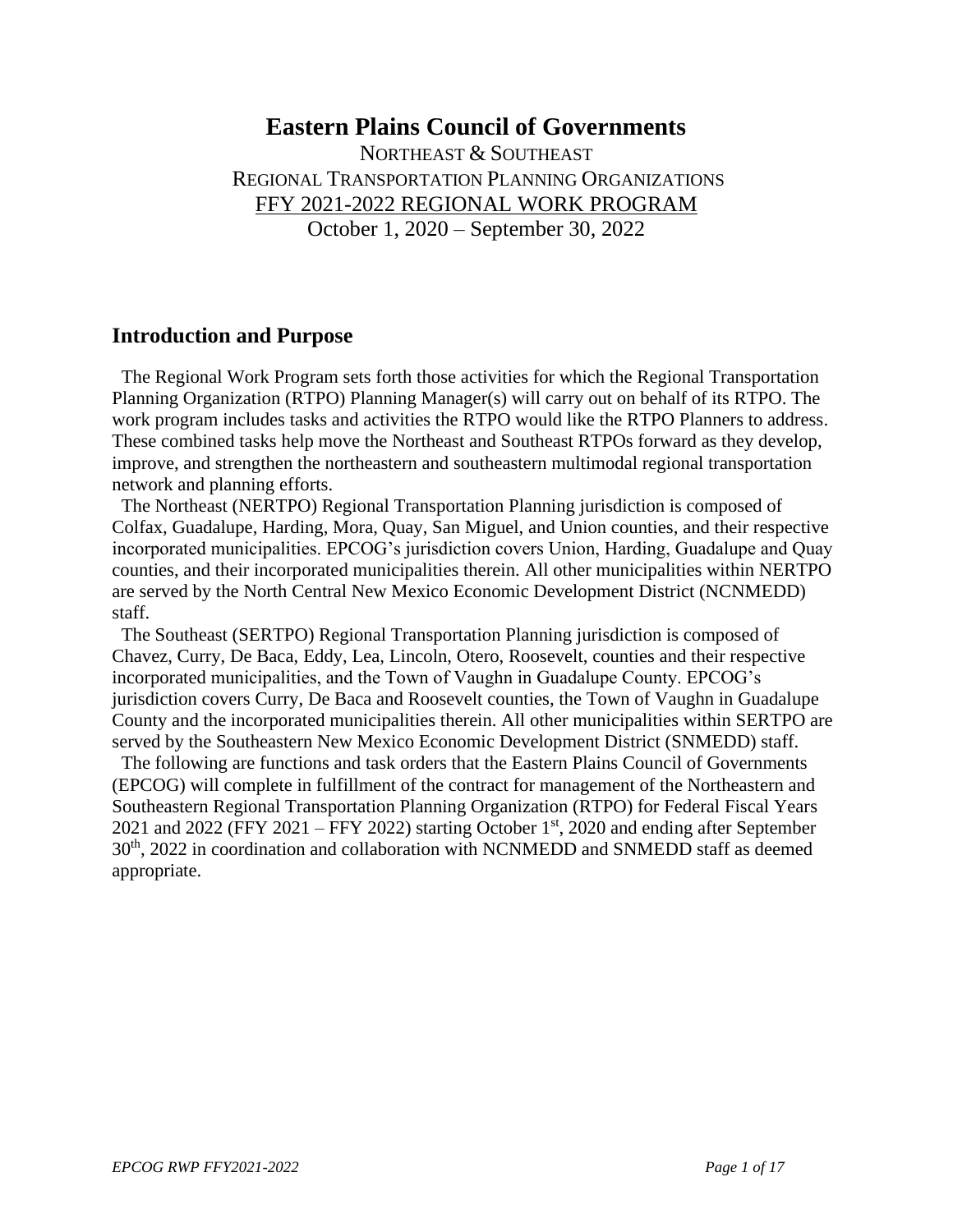#### Function 1. Long-Range Planning and Implementation

- Task 1.1 Initiate and coordinate long-range regional transportation planning with other local, regional and statewide planning initiatives. Collaborate with NMDOT and other partners to identify and document current and future transportation needs, plans, and projects for inclusion in the RTPO Long-Range Regional Transportation Plan (RTP).
	- 1.1.1 Review and update the RTP, including tasks and goals, at least once every five years in coordination with the NMDOT Long Range Statewide Transportation Plan (LRSTP) update.
	- 1.1.2 Conduct and/or participate in corridor studies, transportation-related subarea plans, and regional and local multi-modal and intermodal planning activities, including bicycle master plans, comprehensive plans, transportation plans, safety plans, etc.
	- 1.1.3 Support and coordinate long-range regional transportation planning with other local, regional, and statewide planning initiatives, such as Infrastructure Capital Improvement Plans (ICIP), the Statewide Transportation Improvement Program (STIP), and legislative capital outlay priorities.
- Task 1.2 Create and implement a strategic plan for implementation of the action items identified by RTPO members and stakeholders as part of the RTP development process.

| Function 1              | <b>Budgeted</b><br>Hours<br>('21) | Actual<br>Hours | Other Specific<br>Costs | <b>Budgeted</b><br>Hours<br>(22) | Actual<br>Hours | Other Specific<br>Costs |
|-------------------------|-----------------------------------|-----------------|-------------------------|----------------------------------|-----------------|-------------------------|
| <b>FFY</b>              |                                   |                 |                         |                                  |                 |                         |
| 2021/2022               |                                   | N/A             |                         |                                  | N/A             |                         |
| <b>Budget</b>           |                                   |                 |                         |                                  |                 |                         |
| 1 <sup>st</sup> Quarter | 50                                |                 |                         | 50                               |                 |                         |
| $2nd$ Quarter           | 50                                |                 |                         | 50                               |                 |                         |
| $3rd$ Quarter           | 50                                |                 |                         | 50                               |                 |                         |
| $4th$ Quarter           | 50                                |                 |                         | 50                               |                 |                         |
| Balance                 | 200                               |                 |                         | 200                              |                 |                         |

#### Function 1 Activity Tracking

| $1st$ Quarter Report         |  |
|------------------------------|--|
| $\sim 2^{nd}$ Quarter Report |  |
| $1^{3^{rd}}$ Quarter Report  |  |
| $4th$ Ouarter Report         |  |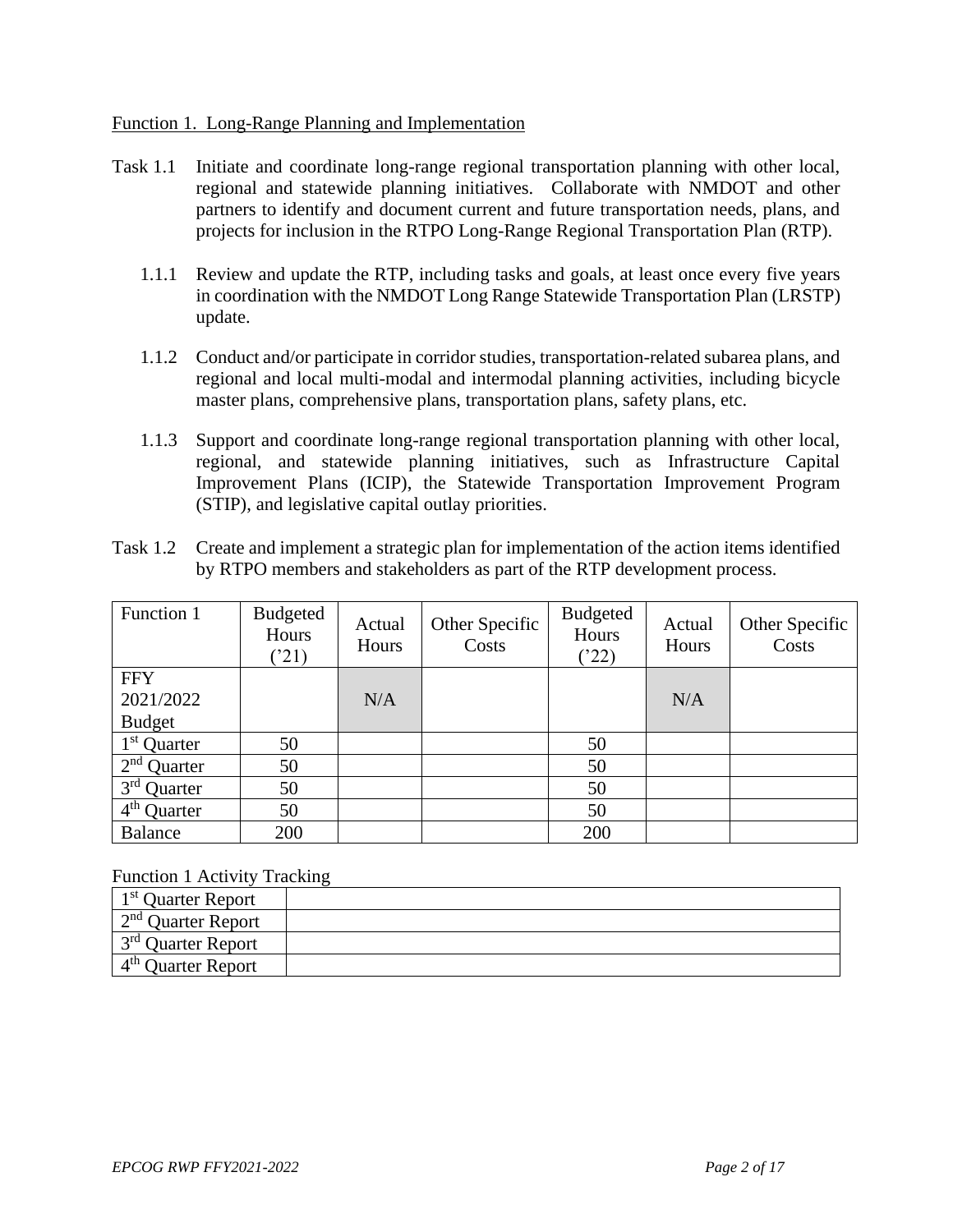#### Function 2. Technical Support and Data Management

- Task 2.1 Collect and manage data, perform technical planning and plan development, in coordination with the transportation goals, trends and needs developed and identified in the RTP.
	- 2.1.1 Collect and evaluate new population, economic development, travel demand and forecast data, projects and trends to inform regional planning efforts, and distribute this information with local counties and communities. Data to be collected and maintained by the RTPO may include land use data, demographic and population data, freight data, traffic count and crash data, and any other data that supports the goals and actions outlined in the RTP.
	- 2.1.2 Assist project applicants with analysis, data collection and other technical support for transportation planning, project identification, and project development.
- Task 2.2 Assist RTPO members and work with NMDOT staff on roadway and corridor-level classification and analysis, in accordance with the currently adopted rules, guidelines, and procedures. Keep members informed about criteria, timelines, and requirements for submittal of proposals to modify classifications.
	- 2.2.1 Assist RTPO members and work with NMDOT staff on post-Census Urban Area Boundary Smoothing, as appropriate. Keep members informed about criteria, timelines, and requirements for submittal of proposals to modify Urban Area and Small Urban Area designations, based on FHWA Area Definitions.

| Function 2                         | <b>Budgeted</b><br>Hours<br>(21) | Actual<br>Hours | Other Specific<br>Costs | <b>Budgeted</b><br>Hours<br>(22) | Actual<br>Hours | Other Specific<br>Costs |
|------------------------------------|----------------------------------|-----------------|-------------------------|----------------------------------|-----------------|-------------------------|
| <b>FFY</b>                         |                                  |                 |                         |                                  |                 |                         |
| 2021/2022                          |                                  | N/A             |                         |                                  | N/A             |                         |
| <b>Budget</b>                      |                                  |                 |                         |                                  |                 |                         |
| $1st$ Quarter                      | 35                               |                 |                         | 35                               |                 |                         |
| $2nd$ Quarter                      | 35                               |                 |                         | 35                               |                 |                         |
| $3rd$ Quarter                      | 35                               |                 |                         | 35                               |                 |                         |
| $\overline{4}^{\text{th}}$ Quarter | 35                               |                 |                         | 35                               |                 |                         |
| Balance                            | 140                              |                 |                         | 140                              |                 |                         |

Function 2 Activity Tracking

| 1 <sup>st</sup> Quarter Report |  |
|--------------------------------|--|
| $\sim 2^{nd}$ Quarter Report   |  |
| $1^{3^{rd}}$ Quarter Report    |  |
| 4 <sup>th</sup> Quarter Report |  |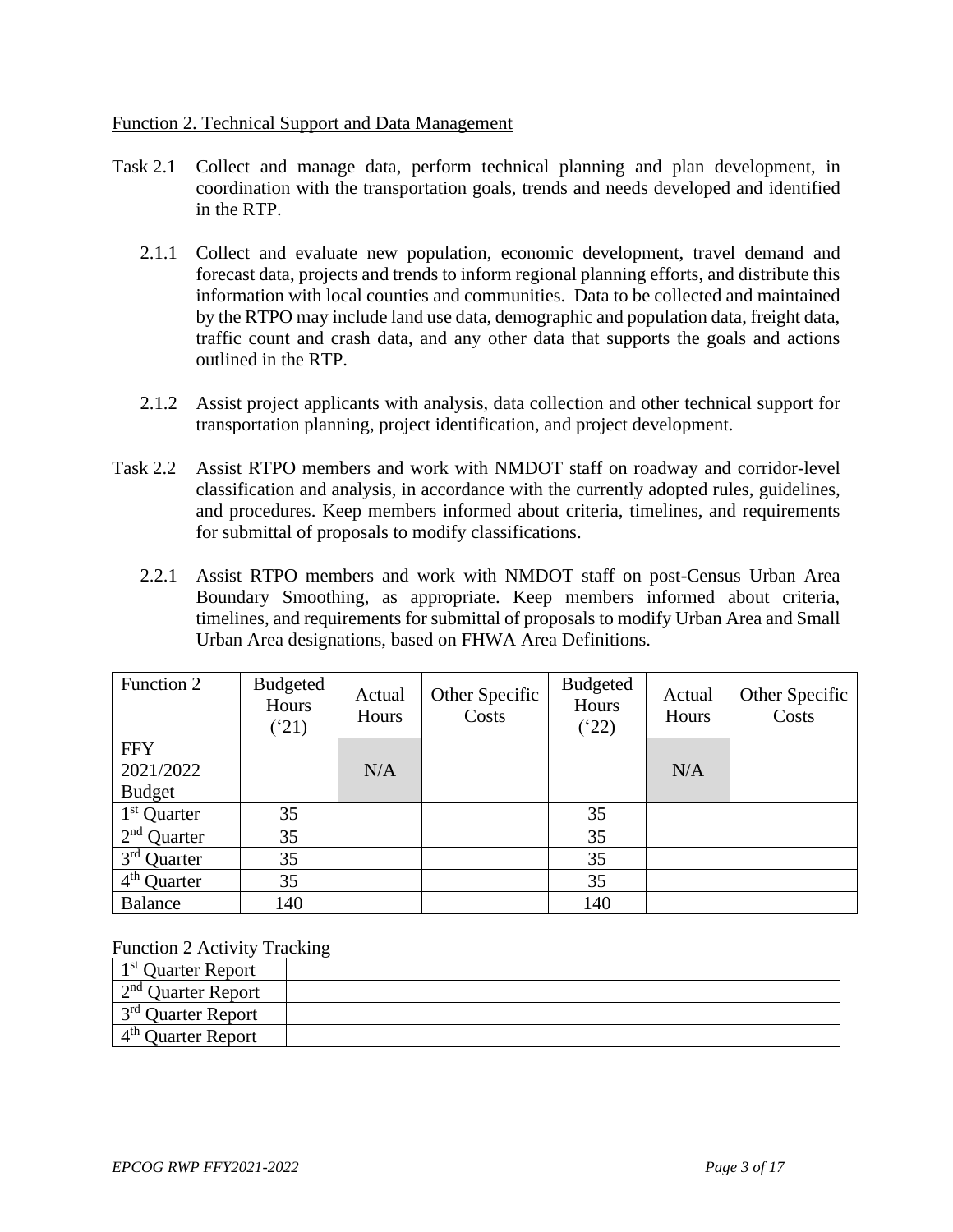#### Function 3. Project Development and Monitoring

Task 3.1 Assist project applicants in developing projects.

- 3.1.1 Provide information to potential applicants about funding opportunities.
- 3.1.2 Assist project applicants to identify projects that may be eligible for transportation funding from federal, state or other sources based upon appropriate plans and applicable data
- 3.1.3 Assist project applicants with applications for NMDOT federal and state transportation funding programs. Follow current adopted New Mexico Administrative Code (NMAC) and/or program guides provided by NMDOT for project eligibility, program guidelines, and application timelines. Submit all complete applications to the designated NMDOT coordinator in accordance with the schedule outlined in the applicable NMAC and/or guide(s).
- 3.1.4 Assist project applicants with identification of safety issues that warrant Road Safety Assessments, Safety Plans, and/or qualify for Highway Safety Improvement Program funding.
- Task 3.2 Manage preliminary project review process.
	- 3.2.1 Establish and implement a process for RTPO members to prepare and submit Project Feasibility Forms (PFFs) and Project Prospectus Forms (PPFs), through coordination with NMDOT District(s).
	- 3.2.2 Assist project applicants with development of PFFs and PPFs; ensure that all members are fully informed of the process and timelines, and support entities in accessing all forms and data required to complete the forms.
	- 3.2.3 Ensure members are informed of Americans with Disabilities Act (ADA) and Title VI plan requirements for all recipients/applicants of federal funds.
	- 3.2.4 Work with RTPO members to establish scoring criteria for project prioritization, based on goals and action items included in the RTP, the current NMDOT LRSTP, the Active Transportation and Recreational Programs Guide, Congestion Mitigation and Air Quality Improvement (CMAQ) Program Guide, and other guidance from NMDOT.
	- 3.2.5 Develop and maintain a prioritized list of projects based on the regional goals articulated in the RTP, and the statewide goals in the NMDOT LRSTP, as well as Technical and Policy Committee review and input. This list will serve as the Regional Transportation Improvement Program Recommendations (RTIPR) list and be submitted to the NMDOT District for potential federal and state funding opportunities on an every-other-year basis (at a minimum). RTIPR development will occur based on an official RTPO schedule: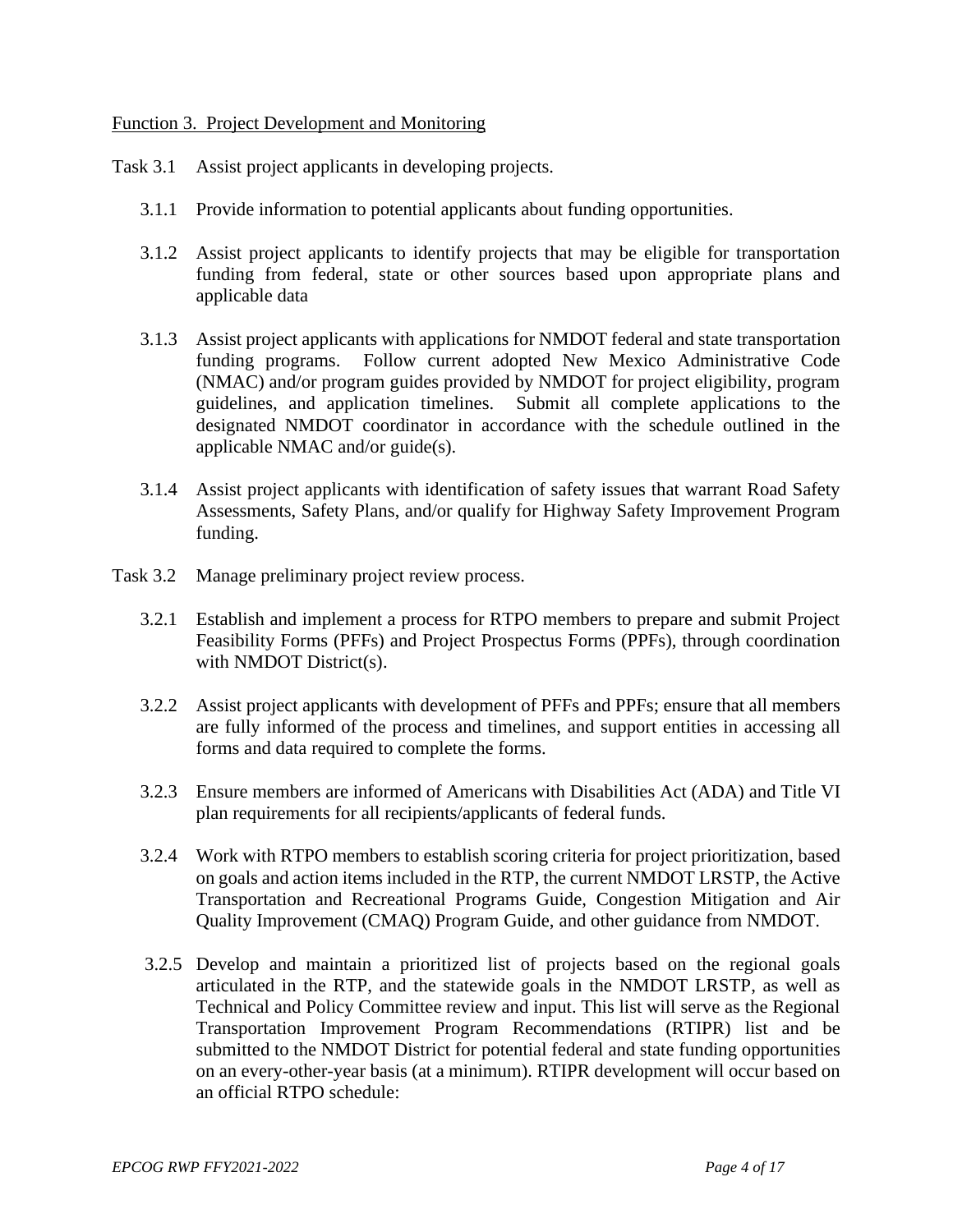Northeast Schedule: [https://63f4702e-4fad-4e91-b2f6-](https://63f4702e-4fad-4e91-b2f6-805cec2eb71c.filesusr.com/ugd/b4c66d_11f4b05ec9c74117831f24082e7f98be.pdf) [805cec2eb71c.filesusr.com/ugd/b4c66d\\_11f4b05ec9c74117831f24082e7f98be.pdf](https://63f4702e-4fad-4e91-b2f6-805cec2eb71c.filesusr.com/ugd/b4c66d_11f4b05ec9c74117831f24082e7f98be.pdf)

Southeast Schedule: [https://63f4702e-4fad-4e91-b2f6-](https://63f4702e-4fad-4e91-b2f6-805cec2eb71c.filesusr.com/ugd/b4c66d_df1465c351804087a08fcb4f4fa286fb.pdf) [805cec2eb71c.filesusr.com/ugd/b4c66d\\_df1465c351804087a08fcb4f4fa286fb.pdf](https://63f4702e-4fad-4e91-b2f6-805cec2eb71c.filesusr.com/ugd/b4c66d_df1465c351804087a08fcb4f4fa286fb.pdf)

- Task 3.3 Provide assistance to local governments interested in pursuing transportation system development and coordination activities.
	- 3.3.1 Facilitate prioritization of Public Transit Program applications for the RTPO area in response to the state-wide prioritization schedule established by NMDOT Transit and Rail Section. Submit the results to the NMDOT Transit Bureau in accordance with that schedule. Include the results in the RTPO RTIPR.
	- 3.3.2 Support efforts on regional transportation system development through coordination with local entities and NMDOT Transit & Rail Division.
- Task 3.4 Track the progress of Statewide Transportation Improvement Program (STIP) projects within the RTPO region and ensure regular communication between the project sponsors, NMDOT staff and others to ensure the projects are meeting deadlines outlined in the Tribal/Local Public Agency (T/LPA) Handbook. Keep project applicants informed on project status, including through review of complete regional STIP project lists at meetings, and assist RTPO members with issues that may arise.

| Function 3                         | <b>Budgeted</b><br>Hours<br>$^{\prime}21)$ | Actual<br>Hours | Other Specific<br>Costs | <b>Budgeted</b><br>Hours<br>(22) | Actual<br>Hours | Other Specific<br>Costs |
|------------------------------------|--------------------------------------------|-----------------|-------------------------|----------------------------------|-----------------|-------------------------|
| <b>FFY</b>                         |                                            |                 |                         |                                  |                 |                         |
| 2021/2022                          |                                            | N/A             |                         |                                  | N/A             |                         |
| <b>Budget</b>                      |                                            |                 |                         |                                  |                 |                         |
| $1st$ Quarter                      | 85                                         |                 |                         | 85                               |                 |                         |
| $2nd$ Quarter                      | 85                                         |                 |                         | 85                               |                 |                         |
| $3rd$ Quarter                      | 85                                         |                 |                         | 85                               |                 |                         |
| $\overline{4}^{\text{th}}$ Quarter | 85                                         |                 |                         | 85                               |                 |                         |
| Balance                            | 340                                        |                 |                         | 340                              |                 |                         |

Function 3 Activity Tracking

| 1 <sup>st</sup> Quarter Report |  |
|--------------------------------|--|
| $2nd$ Ouarter Report           |  |
| 3 <sup>rd</sup> Quarter Report |  |
| $4th$ Ouarter Report           |  |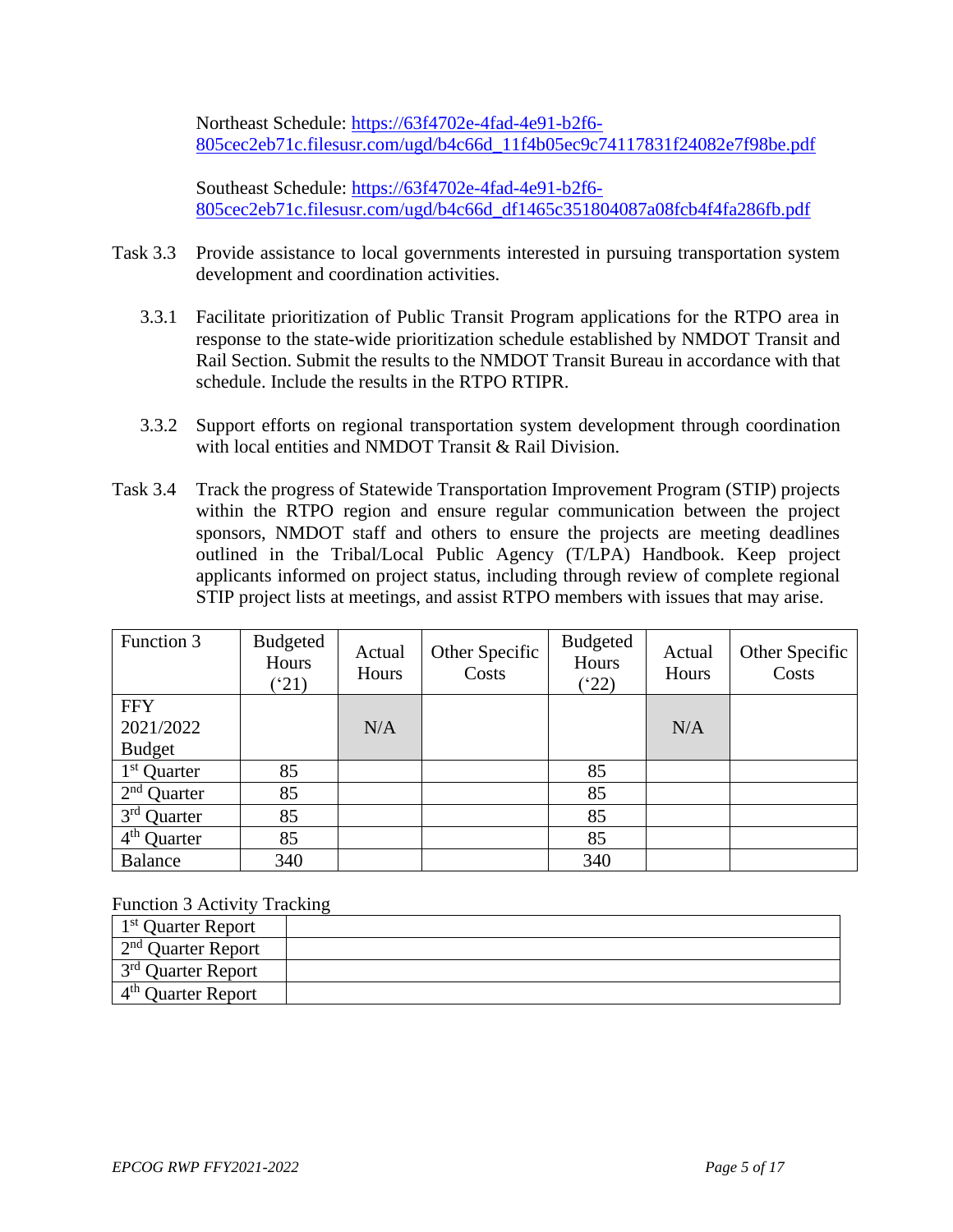#### Function 4. Other Activities and Projects

- Task 4.1 Coordinate and participate with NMDOT staff on special studies or projects specified in the NMDOT Planning Work Program. Provide periodic updates to RTPO members on the status of the studies/projects and involve the members in this effort as appropriate.
- Task 4.2 Coordinate and participate with the Councils of Governments (COGs) and applicable New Mexico State agency staff on legislative studies related to state-wide or RTPOspecific transportation issues, as appropriate.
- Task 4.3 Monitor development of federal and state laws affecting the transportation system and provide information about the contents and status to RTPO members.
- Task 4.4 Attend/manage RTPO Roundtable and special meetings.
- Task 4.5 Attend in-state and out-of-state conferences, training sessions, or special meetings for professional development opportunities. This task includes the purchase of any supporting materials that may be needed to coordinate, conduct or attend the conference, training session or meeting. RTPO staff may attend these out-of-state trainings during this RWP:
	- American Planning Association Conferences
		- o National Planning Conference
	- National Association of Developmental Organizations (NADO) Conferences o National Regional Transportation Conference
	- Southwest Region Economic Development Association (SWREDA)
	- Transportation Research Board Conferences
		- o Health and Active Transportation Conference
	- Safe Routes to School National Conference
	- Ports-to-Plains Conference
	- American Association of State Highway Officials (AASHTO) Conferences
- Task 4.6 Participate in miscellaneous transportation-related programs and special projects in or related to the RTPO region.

| Function 4                        | Budgeted<br>Hours<br>(21) | Actual<br>Hours | Other Specific<br>Costs | <b>Budgeted</b><br>Hours<br>$(^{4}22)$ | Actual<br>Hours | Other Specific<br>Costs |
|-----------------------------------|---------------------------|-----------------|-------------------------|----------------------------------------|-----------------|-------------------------|
| <b>FFY</b><br>2021/2022           |                           | N/A             |                         |                                        | N/A             |                         |
| <b>Budget</b>                     |                           |                 |                         |                                        |                 |                         |
| $1st$ Quarter                     | 60                        |                 |                         | 60                                     |                 |                         |
| $2nd$ Quarter                     | 60                        |                 |                         | 60                                     |                 |                         |
| 3 <sup>rd</sup> Quarter           | 60                        |                 |                         | 60                                     |                 |                         |
| $4^{\text{th}}$<br><b>Quarter</b> | 60                        |                 |                         | 60                                     |                 |                         |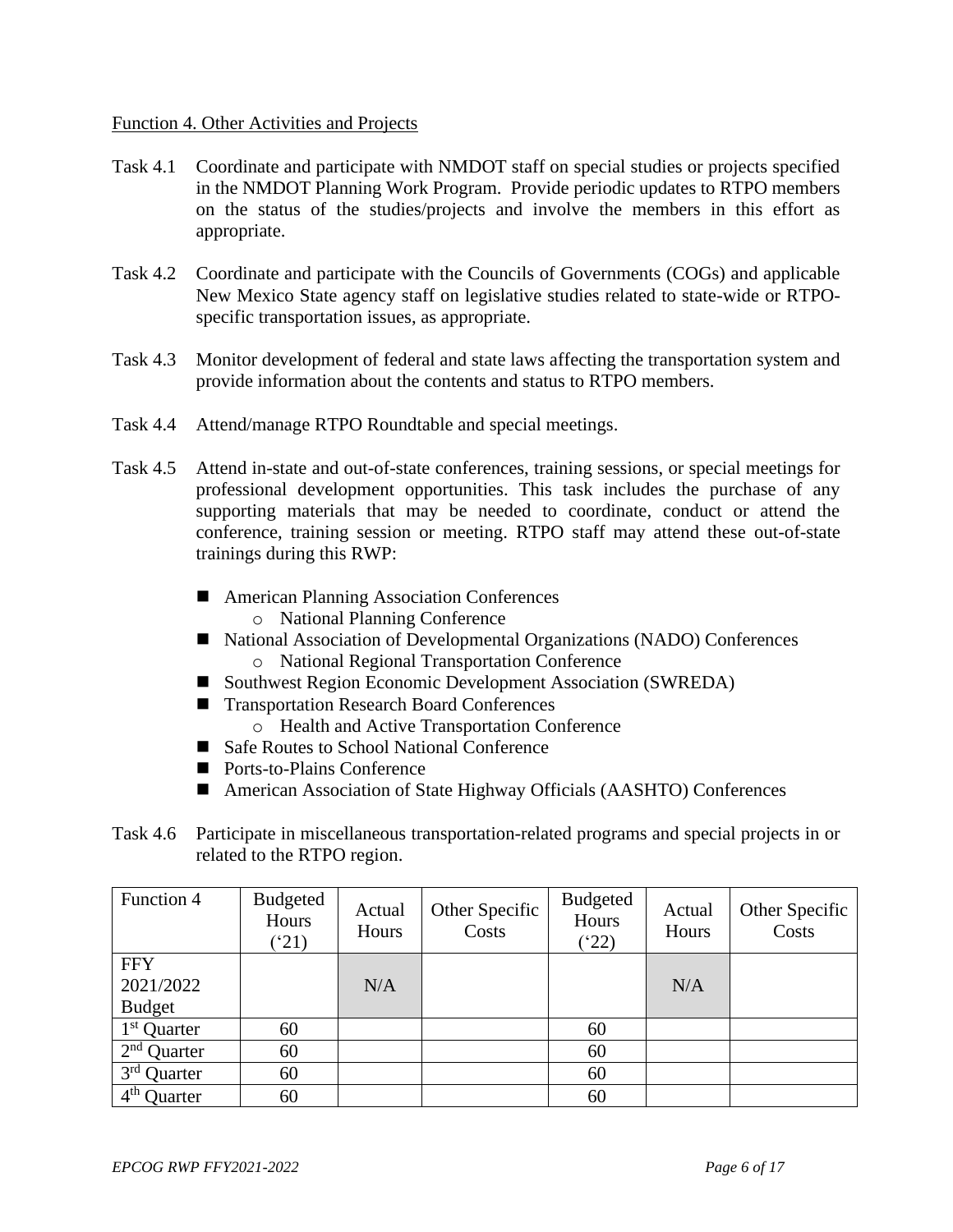| . | ᠇៶<br>-<br>__ |  | __ |  |
|---|---------------|--|----|--|

Function 4 Activity Tracking

| 1 <sup>st</sup> Quarter Report |  |
|--------------------------------|--|
| $2nd$ Quarter Report           |  |
| $1^{3^{rd}}$ Quarter Report    |  |
| $4th$ Ouarter Report           |  |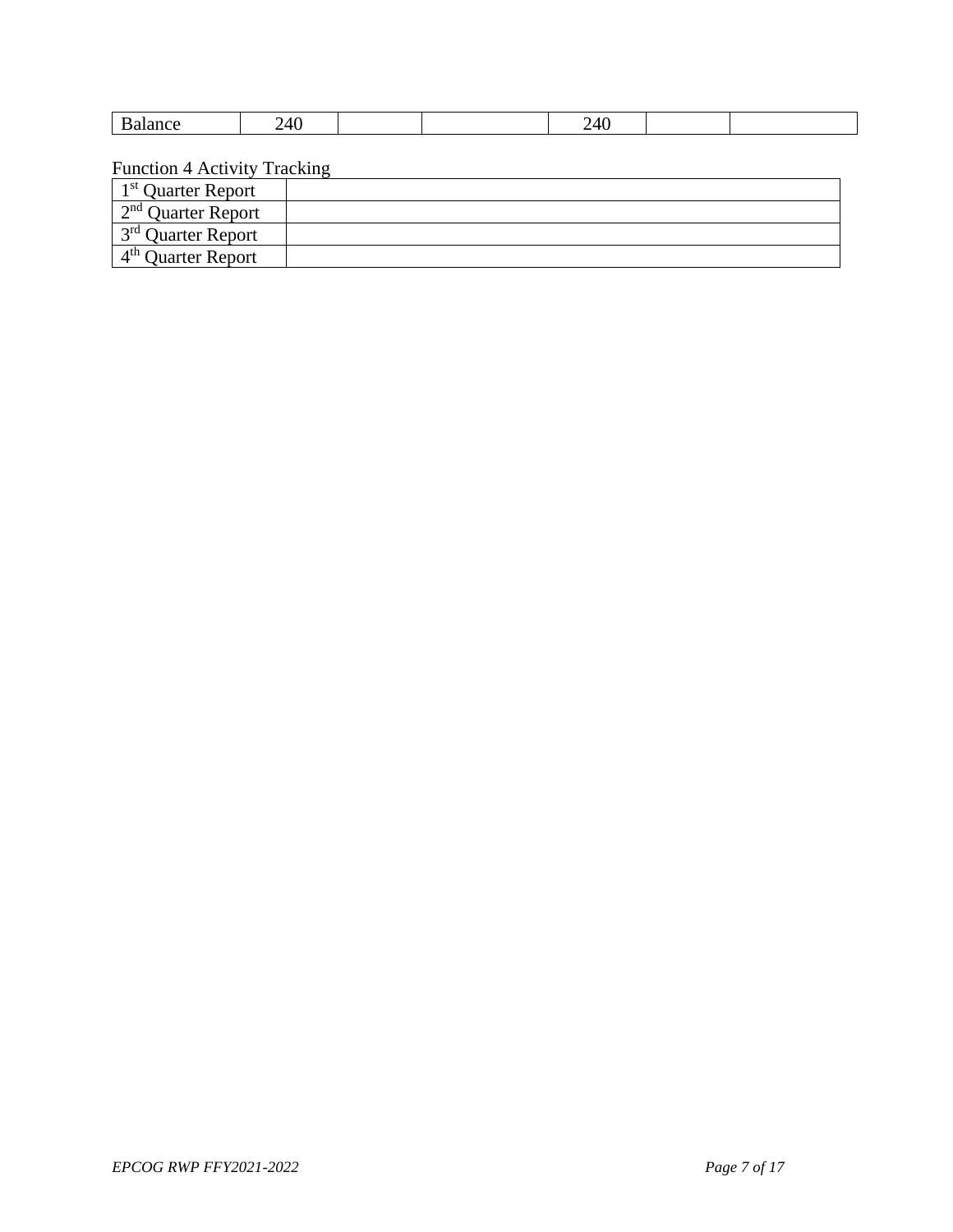#### Function 5. General RTPO Support

- Task 5.1 Organize and facilitate all meetings of the RTPO in accordance with the Public Participation Plan.
	- 5.1.1 Document the RTPOs public participation process including but not limited to, procedures the RTPO uses to comply with the New Mexico Open Meetings Act [NMSA 1978, Sections 10-51-1, et. seq.] and 23 CFR 450.
	- 5.1.2 Per the New Mexico Open Meetings Act (NMSA,1978, Section 10-15-1(D)) and 23 CFR 450.210, provide compliant public notice for all official RTPO Committee meetings.
	- 5.1.3 Provide RTPO Committee members, the appropriate NMDOT District staff, and GTG with meeting agendas and information packets no later than seventy-two (72) hours in advance of RTPO Committee meetings.
	- 5.1.4 On an annual basis, provide all eligible T/LPAs with the opportunity to appoint or confirm a representative and alternates to the RTPO Committee.
- Task 5.2 Maintain bylaws that clarify and document member entities, responsibilities roles, and procedures.
	- 5.2.1 Maintain a list of RTPO Committee members with contact information and provide a copy of the list to appropriate NMDOT District staff, GTG, member entities, and other regular participants.
- Task 5.3 Conduct Outreach Activities.
	- 5.3.1 Engage in and document outreach activities and provide citizens and other transportation stakeholders with reasonable opportunities to participate in RTPO processes per 23 CFR 450.
	- 5.3.2 Coordinate with RTPO members to maintain a list of entities including newly elected officials and potential members, who will be educated on the RTPO process. Document this outreach and presentations and share any questions or concerns in quarterly reports and with appropriate NMDOT staff.
- Task 5.4 Maintain a website that includes current meeting information and planning documents, as referenced in the Quality Assurance Review (QAR) guidelines. Post a list of current Technical and Policy Committee members and keep this information updated.
- Task 5.5 Coordinate training and professional development opportunities for RTPO members, including developing and maintaining training plans. Assist RTPO members to identify technical training needs and work with NMDOT, LTAP, and other entities to meet those needs. Inform member entities of training opportunities and encourage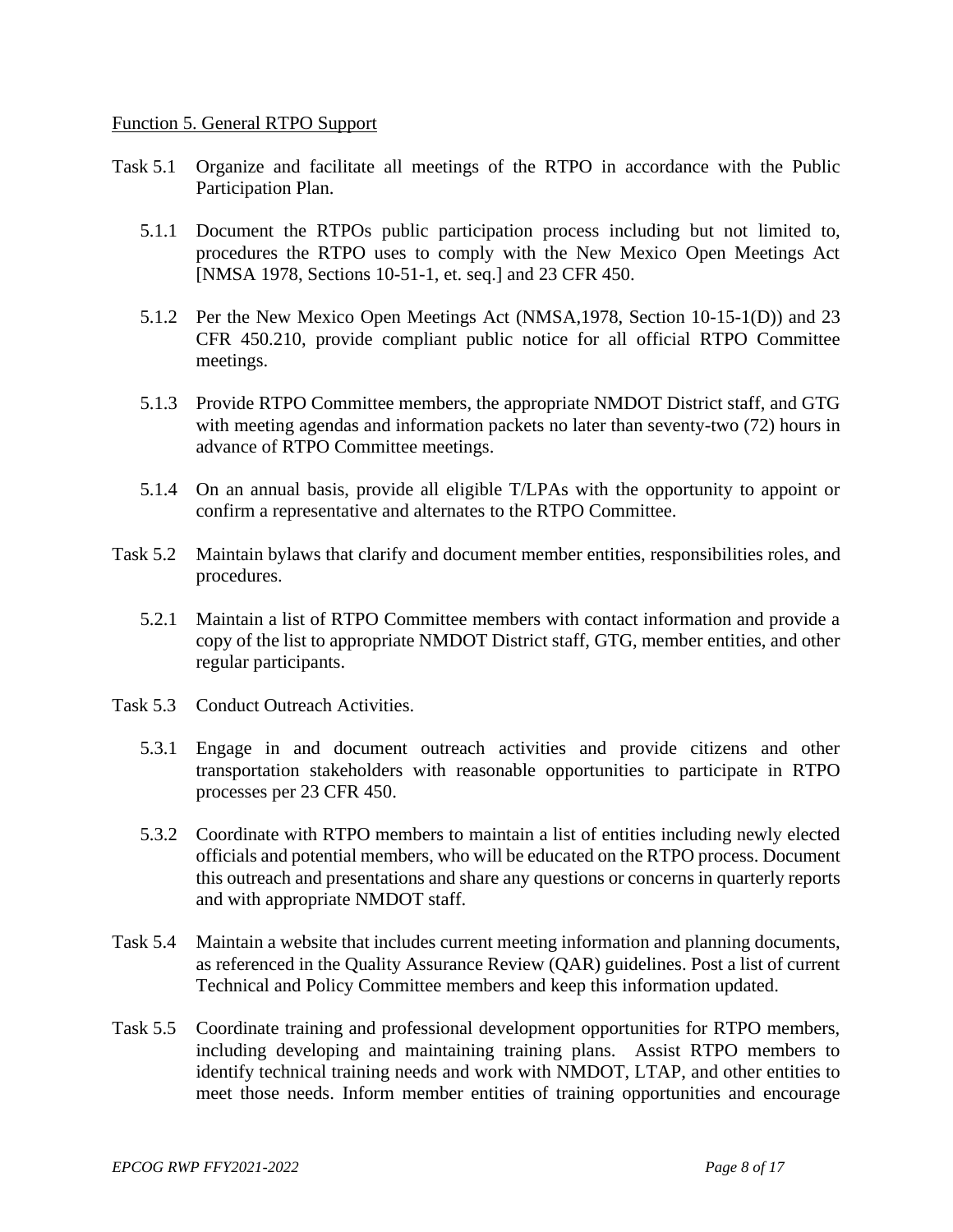# participation

| Function 5                         | <b>Budgeted</b><br>Hours<br>$^{\prime}21)$ | Actual<br>Hours | Other Specific<br>Costs | <b>Budgeted</b><br>Hours<br>(22) | Actual<br>Hours | Other Specific<br>Costs |
|------------------------------------|--------------------------------------------|-----------------|-------------------------|----------------------------------|-----------------|-------------------------|
| <b>FFY</b>                         |                                            |                 |                         |                                  |                 |                         |
| 2021/2022                          |                                            | N/A             |                         |                                  | N/A             |                         |
| <b>Budget</b>                      |                                            |                 |                         |                                  |                 |                         |
| 1 <sup>st</sup> Quarter            | 235                                        |                 |                         | 235                              |                 |                         |
| $2nd$ Quarter                      | 235                                        |                 |                         | 235                              |                 |                         |
| $3rd$ Quarter                      | 235                                        |                 |                         | 235                              |                 |                         |
| $\overline{4}^{\text{th}}$ Quarter | 235                                        |                 |                         | 235                              |                 |                         |
| Balance                            | 940                                        |                 |                         | 940                              |                 |                         |

## Function 5 Activity Tracking

| 1 <sup>st</sup> Quarter Report |  |
|--------------------------------|--|
| $\sim 2^{nd}$ Quarter Report   |  |
| $1^{3^{rd}}$ Quarter Report    |  |
| $4th$ Ouarter Report           |  |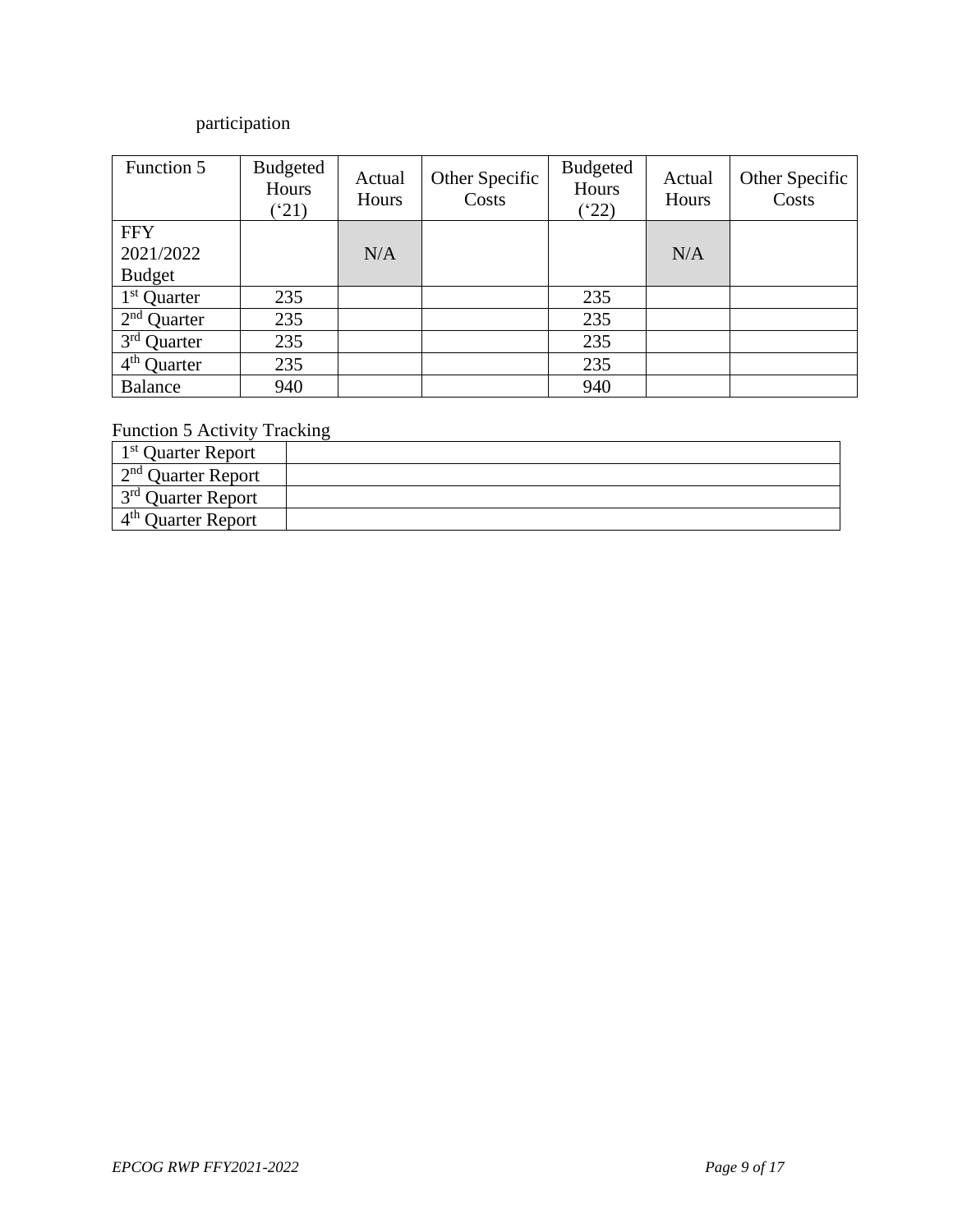#### Function 6. RTPO Administration

- Task 6.1 Produce work products that meet all quarterly work requirements and deadlines per the Planning Procedures Manual (PPM) and submit a summary of activities completed per quarter.
	- 6.1.1 Implement and monitor program expenditures in relation to the annual budget per the PPM. Ensure documentation on program expenditures and activities are available to the public online and retained as physical copies, which will be reviewed during the annual Quality Assurance Review (QAR).
	- 6.1.2 Submit quarterly Reimbursement Packets per the PPM. Include this packet as an informational item on the following RTPO Committee agenda and should reflect all costs outlined in the Invoice.
	- 6.1.3 Submit an Annual Performance and Expenditure Report (APER) each year, per the timeline and procedures documented in the PPM. The APER will be derived from the 4<sup>th</sup> quarter Quarterly Report and will include additional descriptions to summarize the activities performed in the past year.
- Task 6.2 Solicit and utilize input from RTPO board members to develop the two-year (FFY 2021- FFY 2022) Regional Work Program (RWP) for submittal to the NMDOT by deadlines outlined in the PPM.
	- 6.2.1 Coordinate the RTPO's planning program with other RTPOs and any Metropolitan Planning Organizations (MPOs) or other agencies impacted by and/or associated with activities contained in the RWP.
- Task 6.3 Develop an annual budget based on the tasks outlined in the RWP, and include costsharing methodologies and calculations for costs that are shared between various agency programs in accordance with 2 CFR 200 and the PPM. Apply and illustrate cost-sharing methodologies consistently when submitting quarterly Reimbursement Packets.
- Task 6.4 Maintain a Public Participation Plan (PPP) that addresses Title VI and Environmental Justice procedures. Ensure a specific contact person and contact information is listed. Update the PPP in accordance with the PPM schedule or as determined appropriate by RTPO members or staff.
- Task 6.5 Submit the EPCOG Financial Audit for each State Fiscal Year to the NMDOT GTG Liaison within 30 days of when the audit is released by the State Auditor's Office.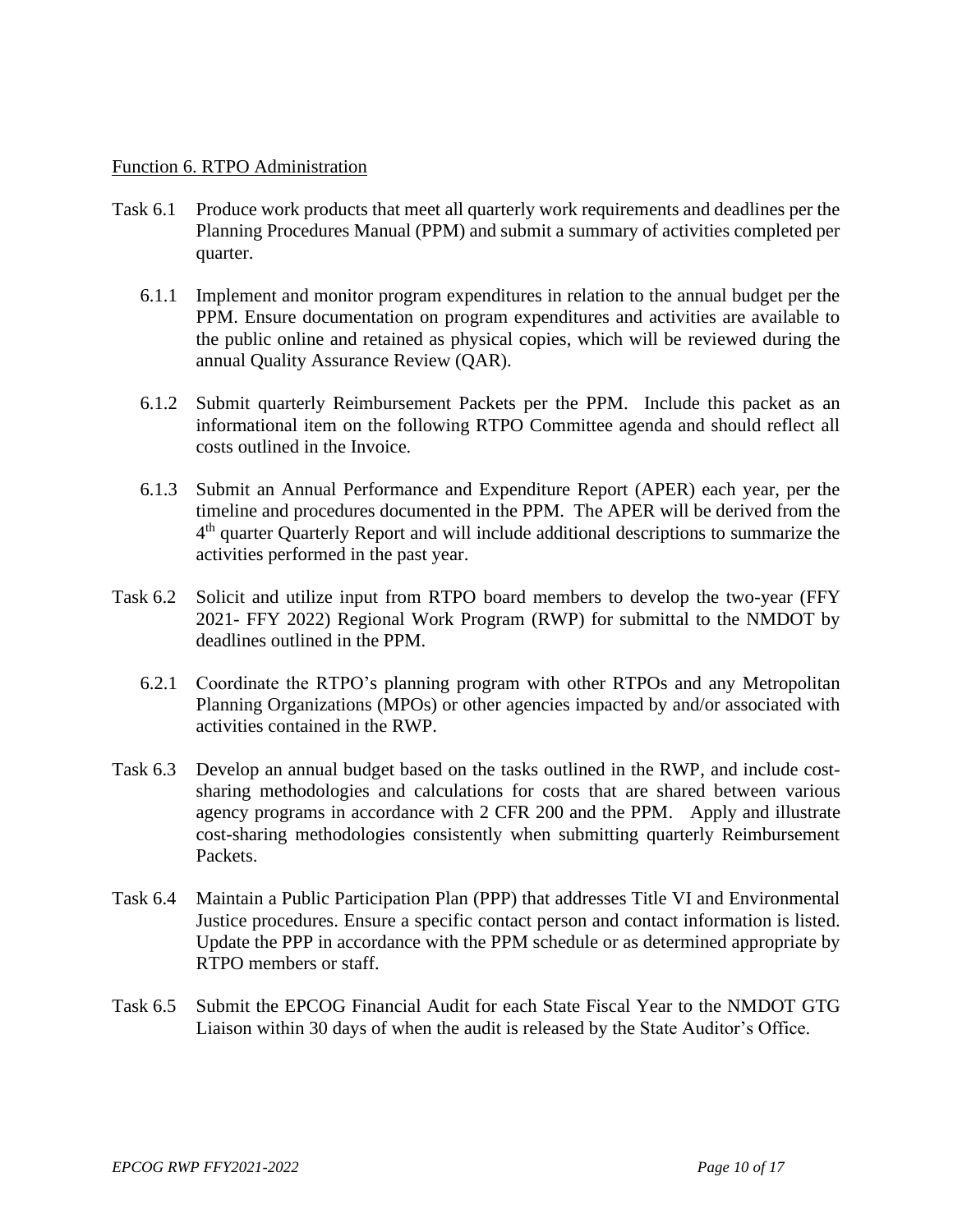| Function 6                 | Budgeted<br>Hours<br>$^{\prime}21)$ | Actual<br>Hours | Other Specific<br>Costs | <b>Budgeted</b><br>Hours<br>$(^{4}22)$ | Actual<br>Hours | Other Specific<br>Costs |
|----------------------------|-------------------------------------|-----------------|-------------------------|----------------------------------------|-----------------|-------------------------|
| <b>FFY</b>                 |                                     |                 |                         |                                        |                 |                         |
| 2021/2022                  |                                     | N/A             |                         |                                        | N/A             |                         |
| <b>Budget</b>              |                                     |                 |                         |                                        |                 |                         |
| $1st$ Quarter              | 40                                  |                 |                         | 40                                     |                 |                         |
| 2 <sup>nd</sup><br>Quarter | 40                                  |                 |                         | 40                                     |                 |                         |
| $3rd$ Quarter              | 40                                  |                 |                         | 40                                     |                 |                         |
| $4th$ Quarter              | 40                                  |                 |                         | 40                                     |                 |                         |
| <b>Balance</b>             | 160                                 |                 |                         | 160                                    |                 |                         |

Function 6 Activity Tracking

| 1 <sup>st</sup> Quarter Report |  |
|--------------------------------|--|
| $2nd$ Ouarter Report           |  |
| 3 <sup>rd</sup> Ouarter Report |  |
| $4th$ Ouarter Report           |  |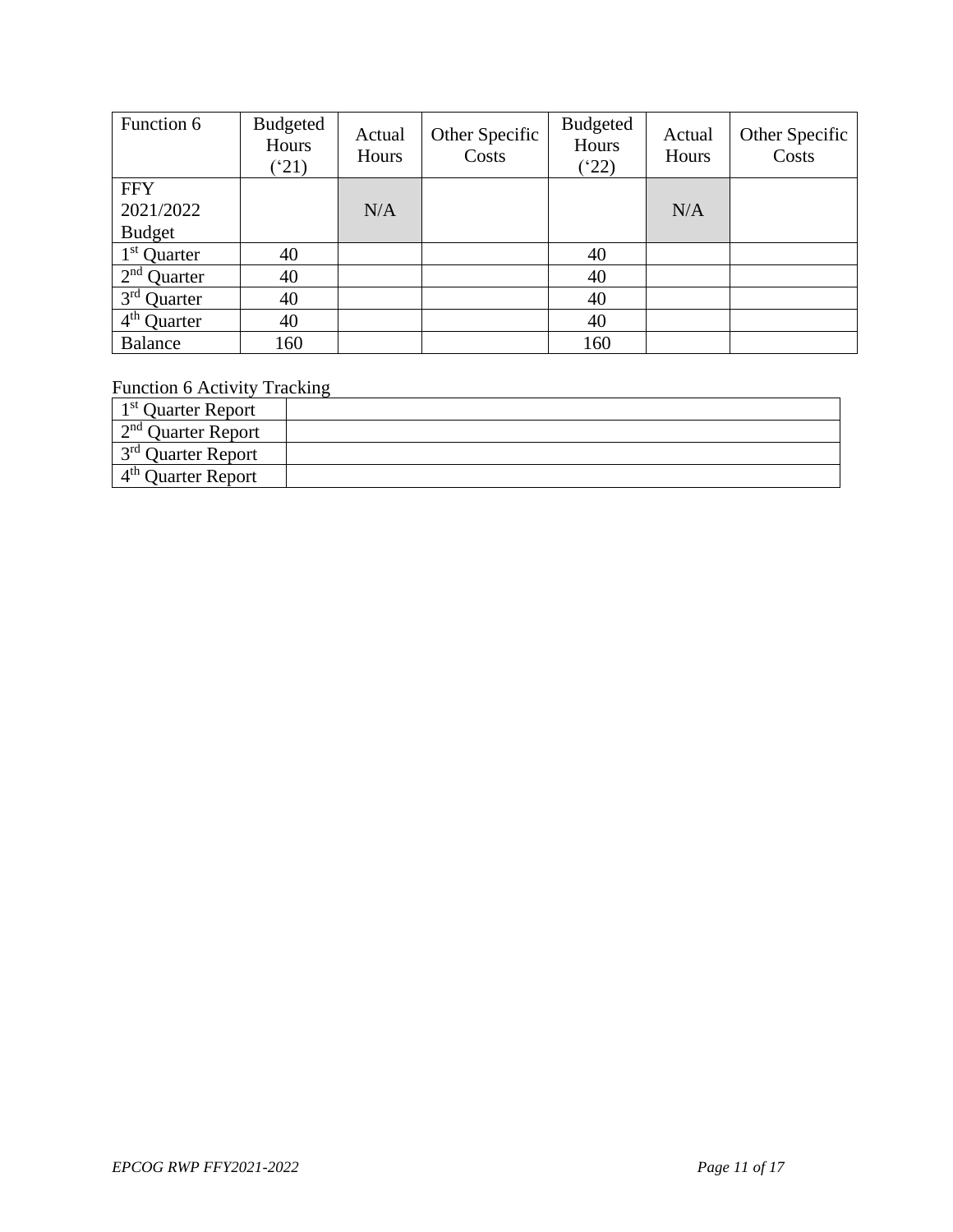Eastern Plains Council of Governments NORTHEAST & SOUTHEAST REGIONAL TRANSPORTATION PLANNING ORGANIZATION FFY 2021-2022 REGIONAL WORK PROGRAM AMENDMENTS October 1, 2021 – September 30, 2022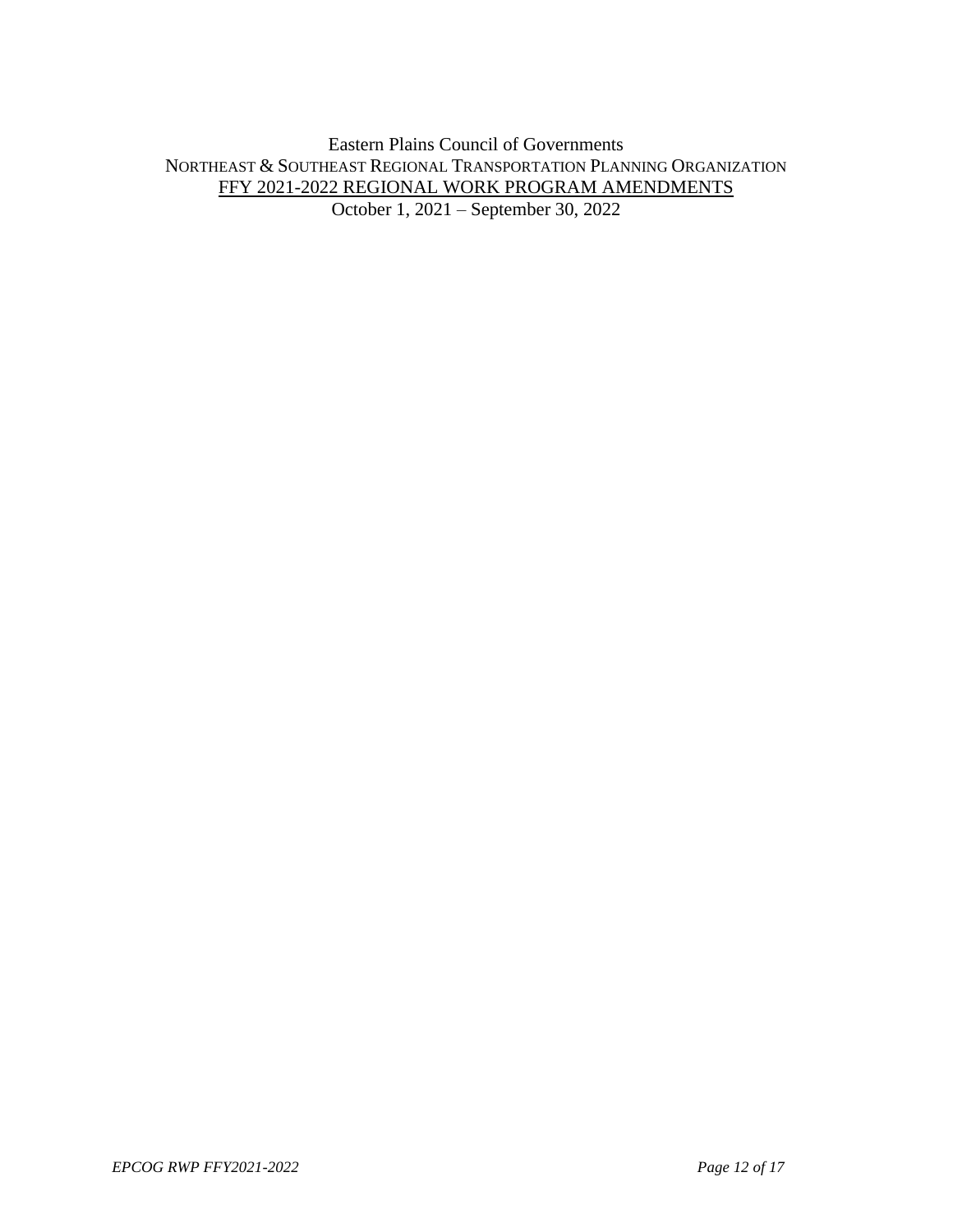#### Eastern Plains Council of Governments NORTHEAST & SOUTHEAST REGIONAL TRANSPORTATION PLANNING ORGANIZATION FFY 2021-2022 REGIONAL WORK PROGRAM BUDGET October 1, 2021 – September 30, 2022

NOTE: THIS IS A DRAFT BUDGET. EPCOG's board and the RTPOs must approve the final version. What is listed is what will be requested for acceptance by the appropriate boards.

| <b>EPCOG FFY21/22 Budget Detail</b> | <b>Total Budgeted</b><br><b>Amount</b><br><b>FFY21</b> |            | <b>Total Budgeted</b><br><b>Amount</b><br><b>FFY22</b> |            |
|-------------------------------------|--------------------------------------------------------|------------|--------------------------------------------------------|------------|
| Personnel                           | \$                                                     | 59,810.50  | \$                                                     | 59,810.50  |
| <b>FICA</b>                         | \$                                                     | 4,600.00   | \$                                                     | 4,600.00   |
| <b>SUTA</b>                         | \$                                                     | 300.00     | \$                                                     | 300.00     |
| Workman's Comp Insurance            | \$                                                     | 475.00     | \$                                                     | 475.00     |
| Workman's Comp                      | \$                                                     | 60.00      | \$                                                     | 60.00      |
| Medical                             | \$                                                     | 7,000.00   | \$                                                     | 7,000.00   |
| Dental                              | \$                                                     | 400.00     | \$                                                     | 400.00     |
| Retirement                          | \$                                                     | 4,000.00   | \$                                                     | 4,000.00   |
| Per Diem                            | \$                                                     | 5,000.00   | \$                                                     | 5,000.00   |
| Gas & Oil                           | \$                                                     | 1,200.00   | \$                                                     | 1,200.00   |
| Vehicle Maintenance                 | \$                                                     | 467.83     | \$                                                     | 467.83     |
| Vehicle Registration                | \$                                                     | 120.00     | \$                                                     | 120.00     |
| Vehicle Insurance                   | \$                                                     | 2,100.00   | \$                                                     | 2,100.00   |
| Property/Liability Insurance        | \$                                                     | 4,480.00   | \$                                                     | 4,480.00   |
| <b>Equipment Lease</b>              | \$                                                     | 832.00     | \$                                                     | 832.00     |
| Accounting                          | \$                                                     | 3,200.00   | \$                                                     | 3,200.00   |
| Professional Services/Audit         | \$                                                     | 4,480.00   | \$                                                     | 4,480.00   |
| Office & Cleaning Supplies          | \$                                                     | 1,000.00   | \$                                                     | 1,000.00   |
| Subscriptions/Dues/Registrations    | \$                                                     | 1,500.00   | \$                                                     | 1,500.00   |
| <b>Legal Publications</b>           | \$                                                     |            | \$                                                     |            |
| Advertising                         | \$                                                     | 80.00      | \$                                                     | 80.00      |
| Postage                             | \$                                                     | 50.00      | \$                                                     | 50.00      |
| Data Processing/Software            | \$                                                     | 872.00     | \$                                                     | 872.00     |
| Office Cleaning & Maintenance       | \$                                                     | 131.20     | \$                                                     | 131.20     |
| Telecommunications                  | \$                                                     | 880.00     | \$                                                     | 880.00     |
| Gas & Electric                      | \$                                                     | 1,088.00   | \$                                                     | 1,088.00   |
| Water                               | \$                                                     | 80.00      | \$                                                     | 80.00      |
| Garbage                             | \$                                                     | 86.40      | \$                                                     | 86.40      |
| Sewer                               | \$                                                     | 83.20      | \$                                                     | 83.20      |
| Legal & Attorney Fees               | \$                                                     | 102.00     | \$                                                     | 102.00     |
| Printing                            | \$                                                     | 7.50       | \$                                                     | 7.50       |
| <b>TOTAL</b>                        | $\$\,$                                                 | 104,485.63 | \$                                                     | 104,485.63 |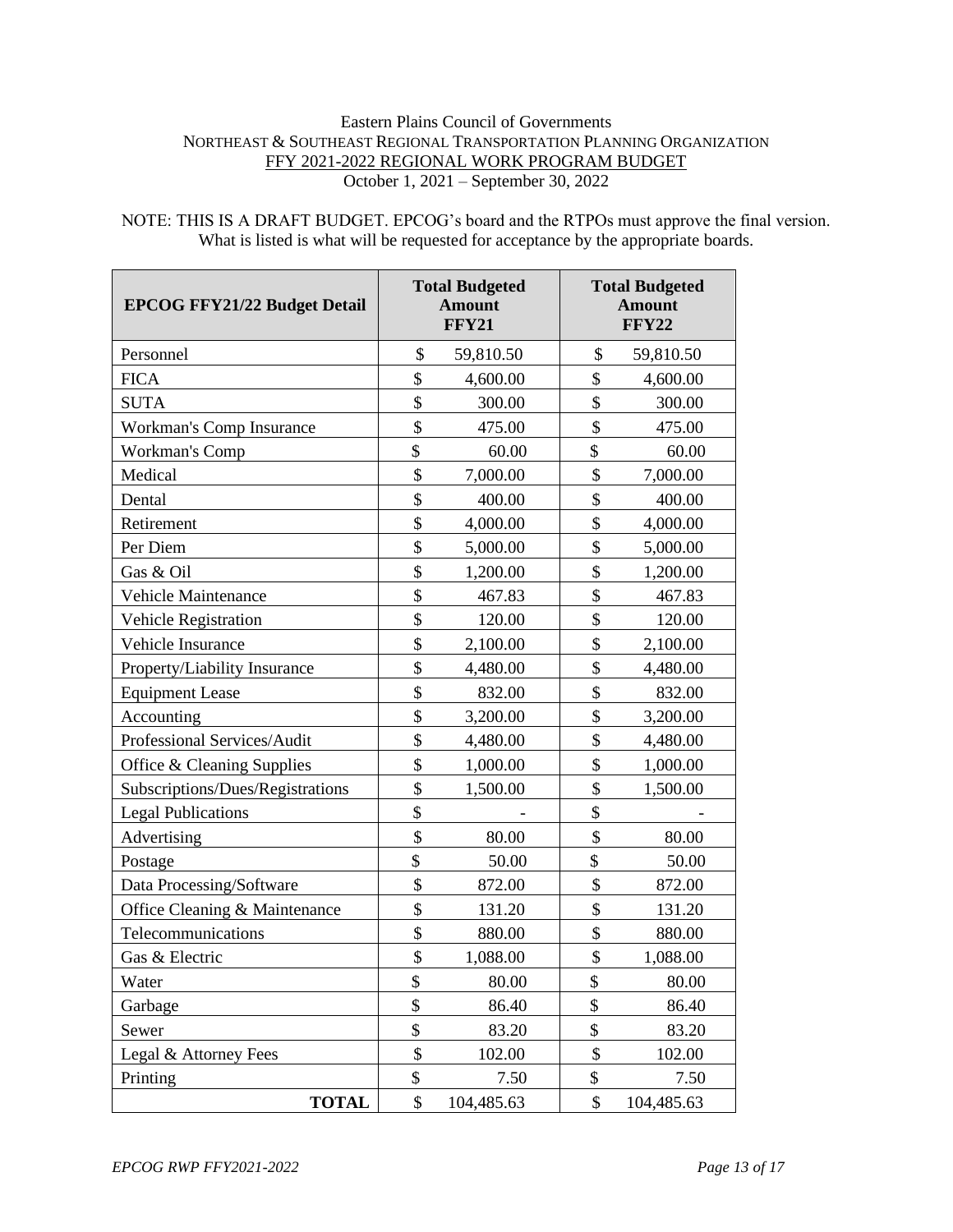| Local Match $(20\%)$ | 20,897.13 | 20,897    |
|----------------------|-----------|-----------|
| Federal Share (80%)  | 83,588.50 | 83,588.50 |

Concerning the Transportation Program of EPCOG, the following employees are allocated part of their salary based on FTE and Share methodologies defined below:

| <b>Title</b>               | Amount      | % of total Salary |  |  |
|----------------------------|-------------|-------------------|--|--|
| <b>Executive Director</b>  | \$11,810.50 | 18.17%            |  |  |
| <b>Executive Assistant</b> | \$6,080.00  | 16.00%            |  |  |
| Deputy Director            | \$11,600.00 | 29.00%            |  |  |
| Regional Planner           | \$25,200.00 | 70.00%            |  |  |
| <b>Finacial Specialist</b> | \$5,120.00  | 32.00%            |  |  |
| <b>TOTAL</b>               | \$59,810.50 |                   |  |  |

### METHODOLOGY OF THE COST ALLOCATIONS APPLIED

The Eastern Plains Council of Governments (EPCOG) utilizes the allocation Method whereby all costs are treated as direct costs. Costs are separated into three basic categories: (1) general administration and general expenses; (2) fund raising; and (3) other direct functions (including projects performed under Federal awards). Joint costs, usually the first category listed above including general administration and general expenses, are prorated individually as a direct cost to each category/line-item and to each award or other activity using a base most appropriate to the particular cost being prorated.

The Direct Allocation Method allows each joint cost to be prorated using a base that accurately measures the benefits provided to each award or other activity. The bases are established in accordance with reasonable criteria and are supported by current and/or historical data. Generally, four bases are utilized in allocating joint costs as follows:

1. USAGE ALLOCATION BASE: This method of allocation is based on usage by each specific program. Use of supporting data to include number of copies used, and vehicle mileage logs for gas and oil costs, etc.

2. PROGRAM ALLOCATION BASE: This method of allocation is based on the number of active programs for a designated period, usually for a month. The basis of supporting data is through the Annual Work Program, analysis of staff time through the Executive Director's supervision and delegation of duties to those programs and time sheets, and other supporting documentation in ascertaining the activities of the office. The percentage charged by allocation to each program will be based on the average time spent on each program for the preceding quarter compared to the overall total hours worked for that same quarter.

3. FTE ALLOCATION BASE: This method of allocation is based on the size of the program(s) and staff. The basis of supporting data is a projection of FTE's (full-time equivalent) and an employee specific analysis performed during the preparation of the budgets. This is updated monthly, or less often, on a quarterly or semi-monthly basis, if work activities remain constant.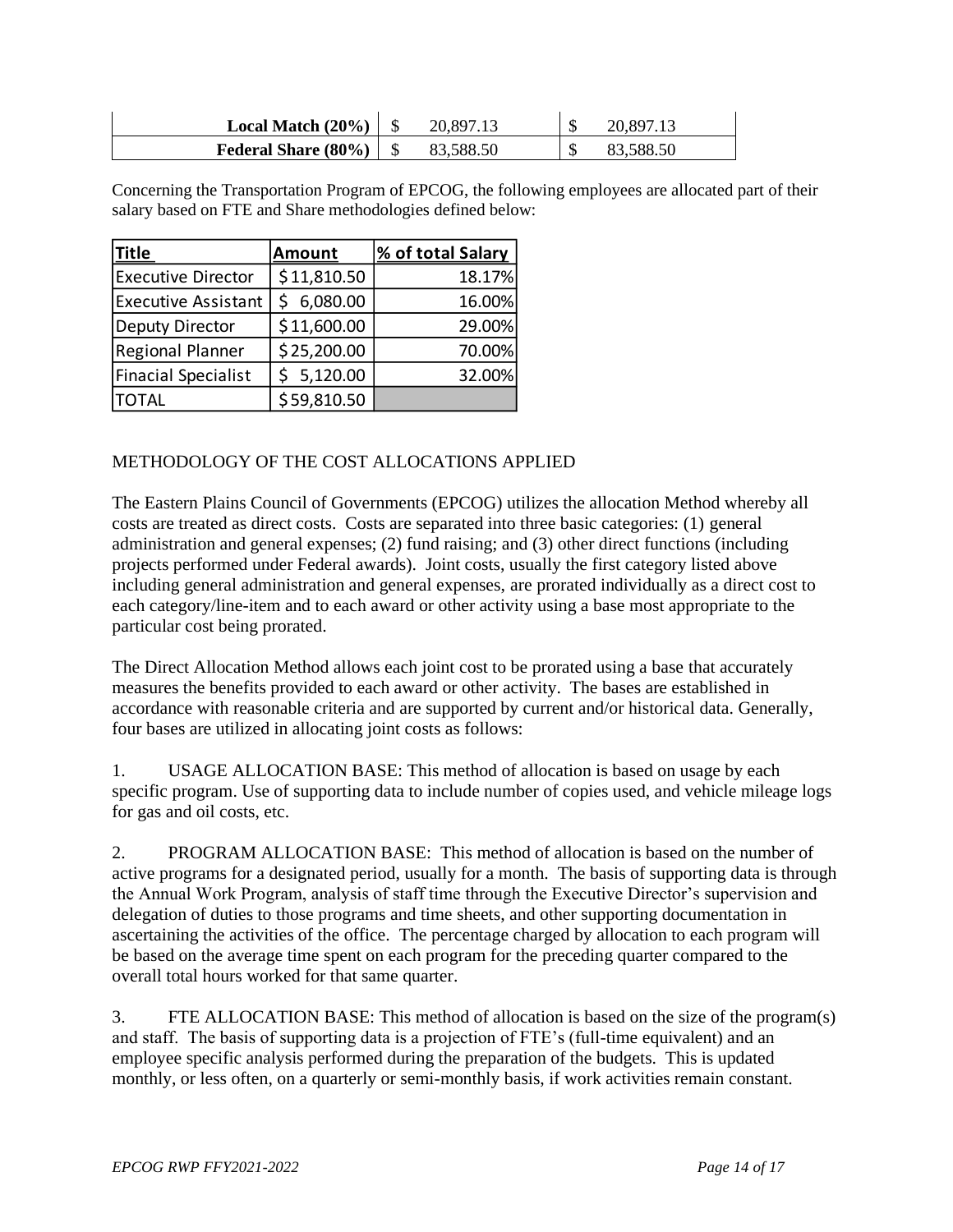4. SHARE ALLOCATION BASE: This method of allocation is based on distributing the cost to more than one program but does not benefit all programs on an equitable basis utilizing one of the allocation bases above. The basis of determining the allocation is by analyzing the benefits to the programs impacted and distributing the costs based on the justified benefit. An example of this is the cost of newspaper subscriptions. EDA and transportation programs pay the subscription price(s). EDA program uses this for information to stay abreast of local issues and priorities as well as Transportation. Current shared costs are 38% to Base Budget, 30% to EDA, and 32% to Transportation.

#### LINE ITEM BUDGETING, JUSTIFICATION OF DIRECT AND ALLOCATION COSTS:

PERSONNEL: Budgeted utilizing current salaries, annual work programs, and Executive Director's supervision and delegation of duties to those programs. Actual costs are based on completed time sheets for each employee that reflects the activities that they have directly worked on. Majority of the staff positions have their salaries allocated. These staff persons identify direct hours when working on program specific efforts and designate general administrative time which is distributed by FTE Allocation Base, and the Share Programs Base.

FRINGE BENEFITS: Budget based on personnel distribution by program. Estimates include FICA  $(6.2\%)$ ; Medicare  $(1.45\%)$ ; retirement  $(6\%)$  (after one year of service completion); health/dental/vision insurance costs at current rate; a rate of .33% assessed on State Unemployment up to- \$24,200. Actual costs are based on the personnel distribution of salaries and the percentages applied to each program and individual staff member.

TRAVEL: Budgeted based on historical costs and planned work activities. Actual costs are applied according to completed travel vouchers and the explanation of the travel report and are usually a direct cost. Allocated travel is usually for EPCOG Board meetings and traveling for more than one purpose. The distribution is made on the Share Allocation Base, which analyzes the reason and purpose for the staff person's travel, the program impacted, and the justified benefit. Travel per diem and mileage is figured in accordance with the NM Mileage and Per Diem Act and EPCOG Board approval.

VEHICLE MAINTENANCE AND REPAIR: This line item is budgeted based on historical analysis of costs and a review of the age and condition of the vehicles. Actual costs are applied to the programs based on mileage usage of the vehicle, which is reviewed at the end of each month through a mileage log, and fuel log from Wright Express thereby using the Usage Allocation Base.

INSURANCE: Budget based on historical costs and planned activities for the new fiscal year, with revisions throughout the year as required by State law and additions of equipment and other factors. For bonding, errors and omissions, and property coverage, the FTE Allocation Base is utilized since the larger programs usually have more property and staff bonding to cover. The liability insurance of the EPCOG building is to be charged to programs using a calculation of square footage EPCOG employees occupy and allocating that expense based on the FTE for that period. The remaining insurance costs will be applied to base budget for the portion that is rented to others. Vehicle insurance is an FTE Allocated cost since this is considered a protection of the asset.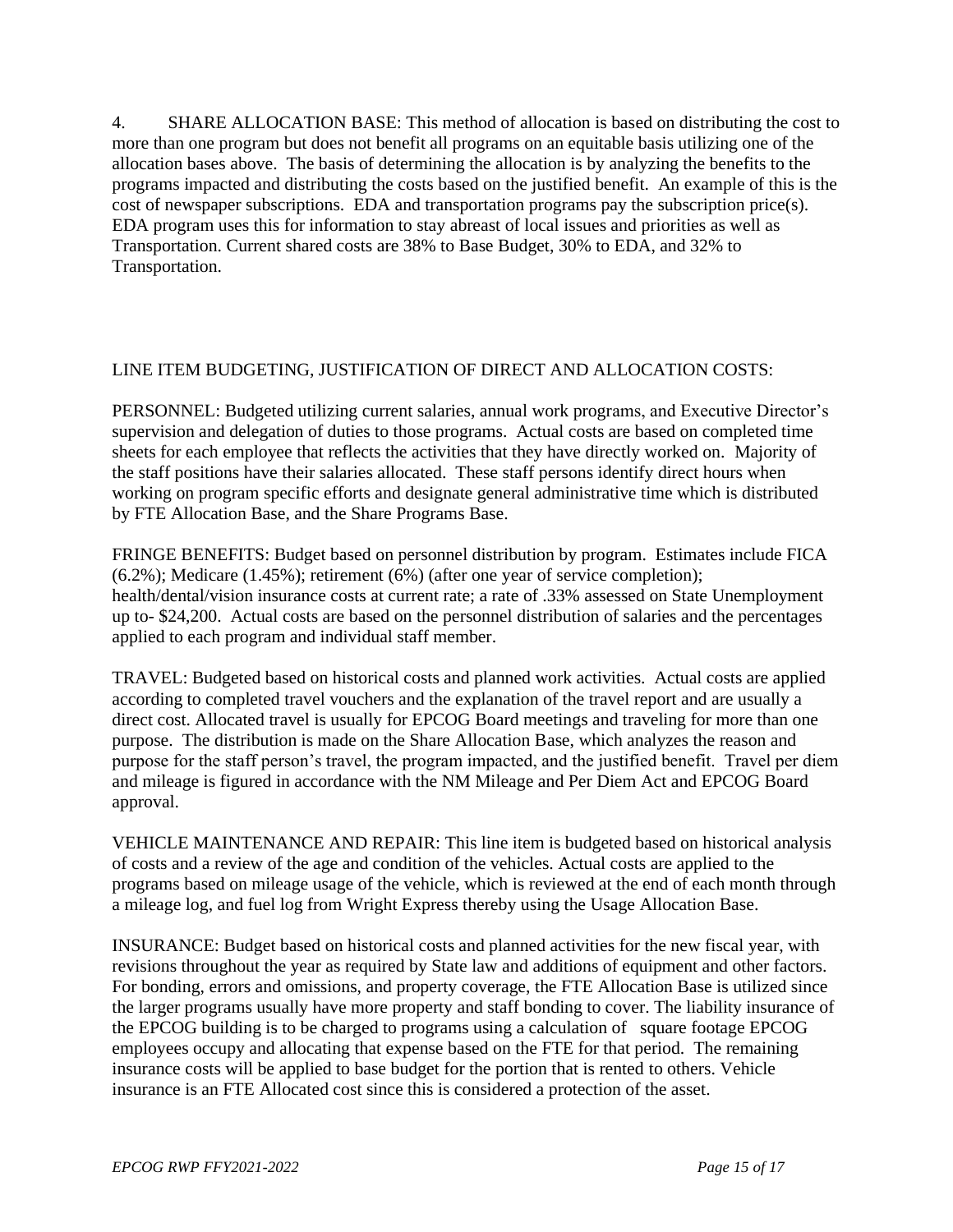EQUIPMENT AND LEASE MAINTENANCE: This line item covers the costs of the copier, postage meter and other equipment maintained for the office. The copier for the office has an internal monitor, a coding password utilized count direct copies by various programs. There is an allocated code, which is for copying materials such as audit papers, financial, board materials and other general office/administrative paperwork and will be distributed using the Programs Allocation Base. The cost of maintaining specific equipment, such as cleaning or repairing computers and calculators is a direct cost based on the staff person's salary/work program area, with the exception of general administrative staff equipment, which is distributed according to the Program Allocations Base.

AUDIT: Audit costs will be allocated based on a percentage of the total expenditures for each program for the year being audited.

SUPPLIES: An allocated and direct cost, this line item is budgeted with a historical review of past costs and specific program requirements. During the year, specific program expenditures are handled as direct costs as each staff requests their needs. Small inventory items such as pencils, paperclips, file folders, are distributed based on the FTE Allocation Base, Printing supplies (paper, toner, etc.) costs will be allocated using Usage Allocation Base. General copies will be counted under an allocated code on the copier and this will be distributed using the Programs Allocation Base.

PUBLICATIONS, REGISTRATIONS, ADVERTISING, OTHER: Usually a direct cost, this line item budget is based on each program's history and projected activities. For subscriptions of newspapers and other joint publications and registration, this distribution is on the FTE Allocation Base analyzing the costs based on the justified benefit. Most costs to this line item, however, are directly identifiable to a program specific activity.

POSTAGE: Budgeted estimates are based on historical activities and compared with planned work activities. One postage meter with accounting capabilities is maintained daily with the program specific postage and is a direct cost. General postage for checks, board packets, audit materials and other general office postage are allocated at the end of the month on the Program Allocation Base.

RENT, UTILITIES and TELEPHONE: This historical budgeting base for rent and utilities, including phone, is figured on an annualized cost for the office. The method of distribution is based on the FTE Allocation Base since most staff areas are relatively comparable.

LEGAL: Necessary legal costs will be authorized by the EPCOG Board of Directors and charged to the program or Base Budget. The Board of Directors has authorized a legal line item for Base Budget.

OTHER: Usually a direct cost for specific needs. Under the Base Budget/Special Projects Program, this line item covers items not regularly attributable or allowable to other programs, as well as costs associated with Board Meetings.

CAPITAL IMPROVEMENTS: Throughout the fiscal year, capital improvements may be presented for the Board's authorization. This is usually a direct cost and is charged directly to the program that it is purchased for.

SUBCONTRACTS: This budget based on the funding agencies and EPCOG Board approvals for the various programs requiring subcontracting services. A direct cost, this line item is program specific.